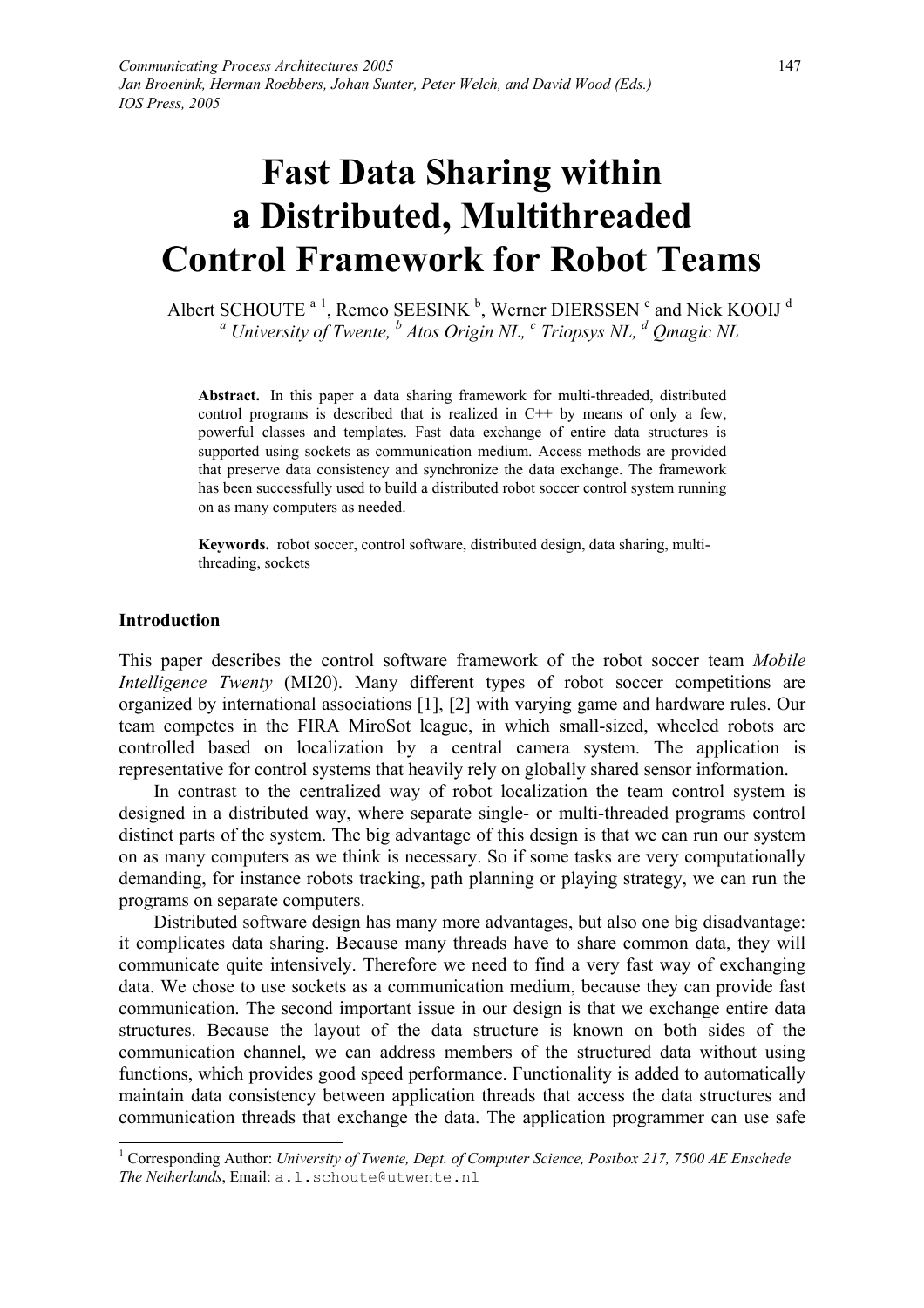access methods without having to bother about thread interference. This way we have achieved a fast and reliable system that we can expand or change, without the need of redesigning the system.

# **1. Application**

### *1.1 The Robot Soccer Game Environment*



Figure 1. MiroSot League competition set-up

In the MiroSot league the robot size is limited to cubes with maximum measure 7.5 cm. Competition categories differ with respect to robot team sizes (3, 5, 7 or 11 players) and the matching dimensions of the playground. Our robots have an onboard DSP-processor that takes care of wheel velocity control and wireless communication. A digital camera above the playground captures images that are processed by the team computer(s) that steer(s) the team of robots. Robots are recognized by means of colour patches on their top surface. The game is played with an orange golf ball. Wheel velocity set-points are sent to the robots by a radio link, each team using a different frequency.



**Figure 2.** Impression of the real game situation

## *1.2 Requirements*

The design of the data sharing framework has been influenced to a large extend by the requirements of the robot soccer application. Let us consider the main aspects.

First of all, in a game situation it is important to continue under all circumstances even if certain robots are not functioning properly, if disturbing events happen on the play ground or processes deteriorate. Only a human arbiter may interrupt - according to the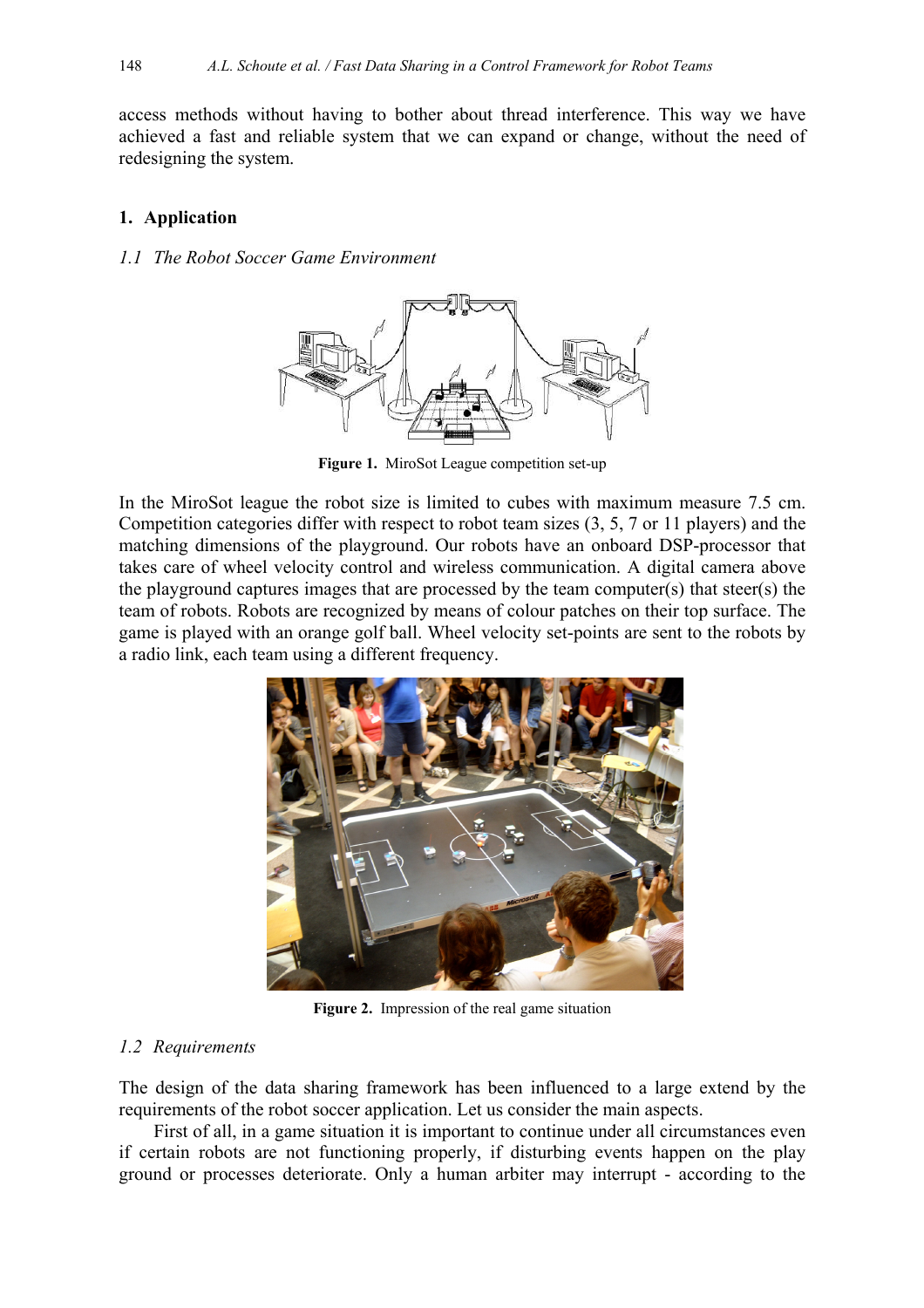playing rules - the fully computer-controlled game. A distributed, concurrent design with independently operating components will contribute to the robustness of the system.

Furthermore, the application must be highly reactive and requires fast responsiveness to the actual situation. Image data need to be processed at the camera frame rate (30 frames per second). Due to many circumstantial influences, for example lighting conditions, data may be unreliable and must be filtered. State information should reflect the real-time situation as close as possible. The rate at which robots receive control data depends on the team size and typically lies in between 10 to 20 set-points per second.

For the application it is important that the most recent sensor data and updated state information is made available throughout the system as fast as possible. State information in this kind of application has a permanent structure and is maintained in globally known data types. Sharing of state information in a flexible way implies that arbitrary many concurrently running threads can access common data structures asynchronously. If the system is distributed over multiple programs, possibly running on different computers, we still want to be able to share common data structures. The data content has to be proliferated to "mirror" the same data at different places.

Of course updating and exchanging shared data must be organized in a sensible way. So, the application programmer is responsible of defining data structures as being common and establishing communication processes that create a "refreshment chain" by which updates are proliferated. We require that the content of shared data structures is "near-time equivalent", which means that reading threads obtain a recently written data content. A reading process may also require getting the next refreshed data instance.

#### *1.3 Solution Approach*

The framework presented provides the tools to manage the shared data access and proliferation in an easy, efficient and safe way. Several practical implementation decisions are made to make the data sharing as fast as possible in the context of  $C++$  based programming and Linux based multithreading. The main approach could be stated as a combination of:

- 1. a shared memory access model within a single multithreaded program
- 2. a socket communication model to exchange common data structures (in binary form) between program variables of compatible type

Ease of programming is reached by making the access to shared data structures transparent to the fact whether a common data structure is accessed by threads within only one or within multiple programs. In the latter case the same data structure is defined in each program and the content is mirrored in some sense. But the access method of remotely operating threads remains the same.

We do not intend to introduce a new concurrency concept. Nor do we claim that our implementation presents a unique, novel solution. Similar distributed data sharing facilities can be provided by using other programming concepts and tools. In this respect, a comparison with other approaches has to be made yet.

Our purpose is to offer a fast and practical solution in the given object-oriented context for distributed software development while preserving efficient ways of data sharing. In object-oriented programming environments like Java and .Net so-called "object streams" are supported. Complete objects are "serialized" into a string representation to be transported over a network. The associated overhead, however, does not comply with the needs of real-time control applications.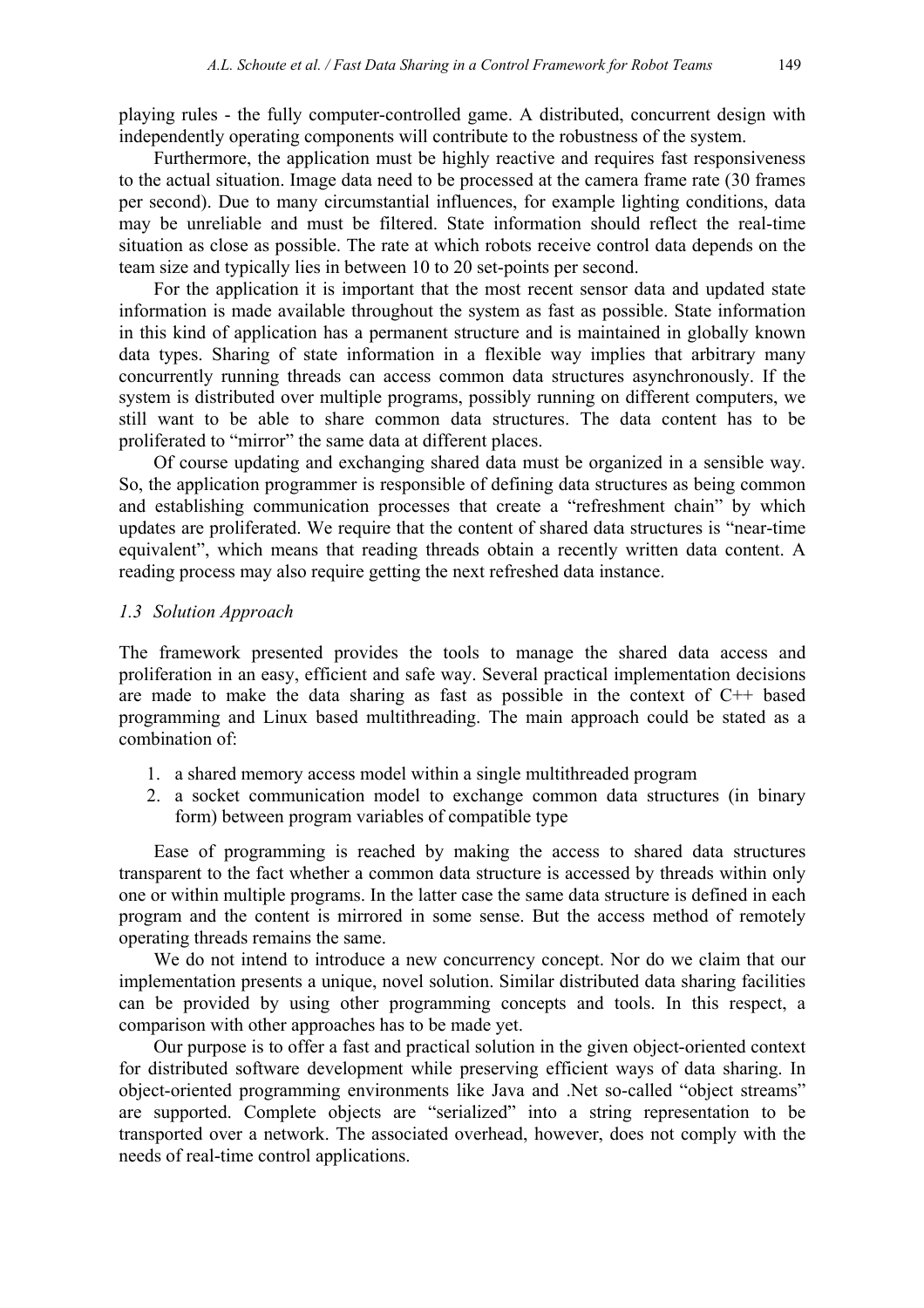#### **2. Framework Components**

The distributed data sharing framework is realized in C++ by means of only a few, powerful classes and templates:

- a super-class cthread that enables threads to start, stop, pause and resume
- a class Cmutex to exclusively lock data and wait on or signal data presence or renewal
- a template class  $\csc s$  a step usable for any type of shared, structured variable to enforce safe access
- a super-class Csocket to instantiate threads that operate on sockets
- template classes Ccommunication sender and Ccommunication receiver to instantiate communication threads that send or receive the content of a "safe variable" over a socket
- a super-class Cexception to keep error management simple while acting appropriately on different sorts of exceptions

Thread instances of Cthread are actually based on Posix compliant threads, known as *pthreads* [3]. Linux supports multithreading by running pthreads as kernel processes[4]. The pthread-package supplies synchronization functions for exclusive access to class objects according to the monitor concept [5].

The power of the framework doesn't result from each of the classes alone. It results from their combined use by fully exploiting all the nice features of  $C^{++}$  like function inheritance, type-independent template-programming and function overloading.

For example the template declaration Csafe, being a derived class of Cmutex, creates exclusive access to arbitrarily typed variables. Basically it adds a "value" of any type to an instance of class Cmutex. This "mutex" instance functions as exclusion and synchronization monitor for the added "value". The template declaration of Csafe is contained in nothing more than a two-page header file. This provides the basic locking mechanism to preserve data consistency of shared variables accessed by multiple threads. Moreover, the wait and signal functions of class Cmutex (again based on the pthread-package) automatically take care of condition synchronization between asynchronously reading and writing threads. In the Cmutex class a single private condition variable is defined on which threads will block when calling the wait function. The solution resembles object synchronization as made implicitly available in Java [6].

By defining any variable as "Csafe" and obeying the usage protocol as shown in the next section, the programmer can rely on the mechanism to guarantee safe and synchronized access.

The safe access mechanism is applied to the framework itself to extend its power even more. Thread instances of class Cthread are represented by underlying pthreads that can be created, paused or stopped. Their state can be dynamically changed by other threads and hence the state variable is implemented as a Csafe object. Only if a thread of class Cthread is executing its "run-function" the underlying pthread is needed and actually present as a Linux process. The introduction of a function  $run()$  as "actual body" of a thread is borrowed from Java.

## **3. Framework Usage**

When reading or writing a *Csafe*-variable X exclusive access needs to be established by explicitly calling locking and unlocking functions as follows: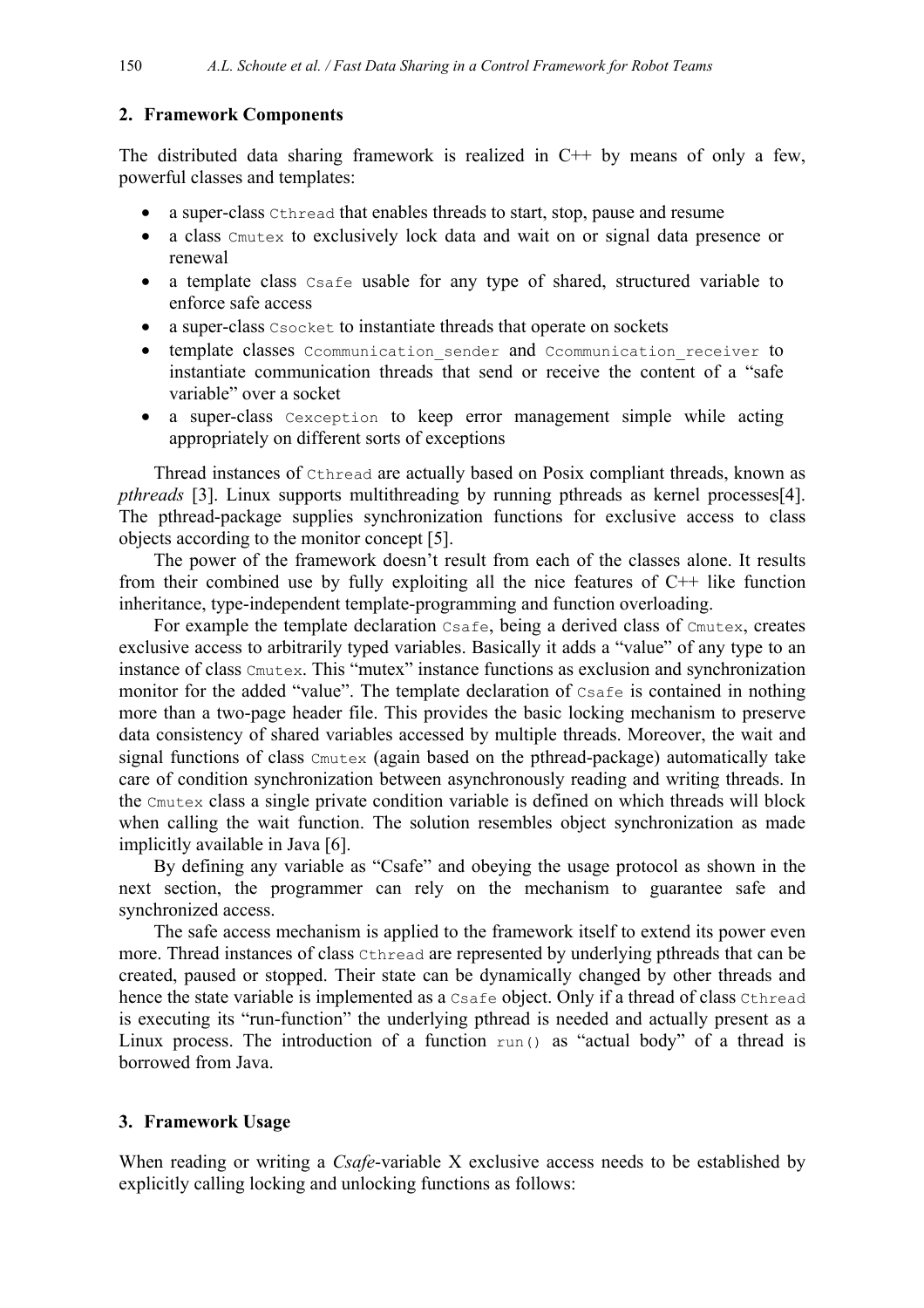```
 X.lock(); 
 /* now X.value can be read or written safely */ 
 X.unlock();
```
It has been considered to perform locking implicitly and hide it from the programmer. However, this is rather a burden than an advantage if accesses are more complex. A mixture of both explicit and implicit locking would be even more confusing. So explicit locking is required as being the most transparent, flexible and efficient solution, although it is not enforced automatically. If it is important to keep the locking period short the programmer can make a local copy.

In the context of a dynamic application like robot soccer fast asynchronous updating of state information is an important issue. The synchronization properties inherited from the Cmutex class make the *signaling of* and *waiting on* data renewal very straightforward. The program sequences in Table 1 show how a reading thread waits for renewed data to become available and a writing thread signals the renewal of it.

| Reader                       | Writer                       |
|------------------------------|------------------------------|
| $X.dock()$ ;                 | $X.lock()$ ;                 |
| $X$ .wait $()$ ;             | $/*$ writing of X.value $*/$ |
| $/*$ reading of X.value $*/$ | $X.\sigma$ iqnal $()$ ;      |
| $X.$ unlock $()$ ;           | $X.$ unlock $()$ ;           |

**Table 1.** Reader / Writer Synchronisation

On this schema many variations are possible. If multiple threads possibly wait on reading the same variable X the writer should issue X.broadcast() instead of X.signal(). In the former case any waiting thread is signaled, in the latter case only a single one is signaled. In fact, the most robust way of programming is to use always X.broadcast().

A thread may also read or write a new value only if the variable  $x$  is not locked by using the function  $X.try$  lock() instead of  $X.$  lock(). This could be desirable in order to avoid locking delays when data has to be captured and distributed in real-time. Figure 3 reflects the case where a camera thread distributes images to multiple "subscriber threads" by writing a new image to each of their "safe" image variables. By using try\_lock the variable is refreshed only if the reading thread is not yet busy with processing an earlier image.



**Figure 3.** Camera images are copied to multiple *Csafe* variables as an example of safe data distribution

The simple data exchange concept provided by Csafe variables has been extended to a distributed environment by means of the communication classes Ccommunication sender and Ccommunication receiver of the framework. As these classes are derived from the classes Csocket and Cthread respectively, instances of the communication classes become sender and receiver threads capable of communicating through sockets. If a thread has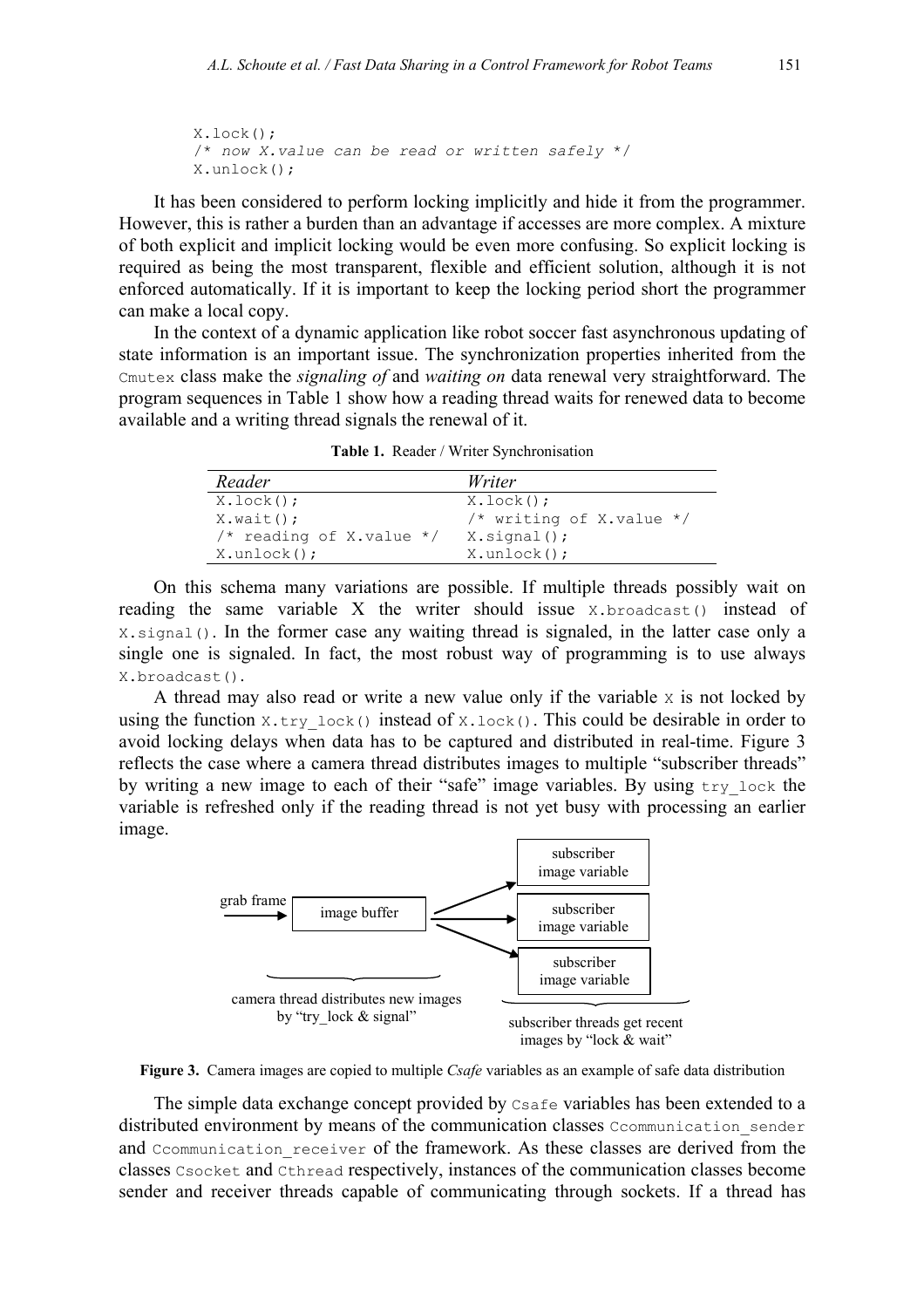modified a Csafe variable in a program on one computer, it has only to signal this variable to activate an associated chain of sender and receiver threads to transport the modified content to another computer. Finally, the receiver thread will update a similar variable in a program that runs on the other computer. Any thread waiting on this variable is notified. Dedicated sender and receiver threads have to be defined to couple a pair of distributed Csafe variables. An example related to the robot soccer application is given in the next section.

Note that distributed Csafe variables are automatically updated by chains of sender and receiver threads. Updating on demand would avoid unnecessary traffic, but induces extra delay time.

Due to the general nature of sockets, the framework allows for interoperability between Linux, Solaris or Windows. There is however a prerequisite to be made with respect to compatibility of the compilers used. Apart from byte-order conversion (*big/littleendian*) that is automatically detected and corrected, the variables must be mapped on memory identically on all machines.

#### **4. MI20 Software Architecture**

The framework facilities have been used extensively in the MI20 control software. Due to the distributed design there is no essential difference in controlling a single robot team or controlling both teams of a robot game. In the latter case the global vision system tracking the robots consists of a single program for image processing and two separate programs for the state estimation as viewed by each team. The image-processing program contains multiple threads interpreting the images: for each team a vision thread together with threads that display images on the user interface. A camera thread distributes images to all of these image processing threads in a way as described in the previous section.

Also the "soccer playing intelligence" of the system is distributed over multiple agent threads. Each team consists of player agents, one for each robot, and a single coach agent. When controlling two teams the system has the multi-agent architecture as shown in Figure 4. Each of the robots is steered by its player agent. This agent actually sends control commands to a thread that drives the radio-frequency link.



**Figure 4.** Controlling a complete robot match with two teams using a single camera system

Let us take the player agent as an example to see how data is exchanged in the system. State information is maintained in several globally known data structures like "world data",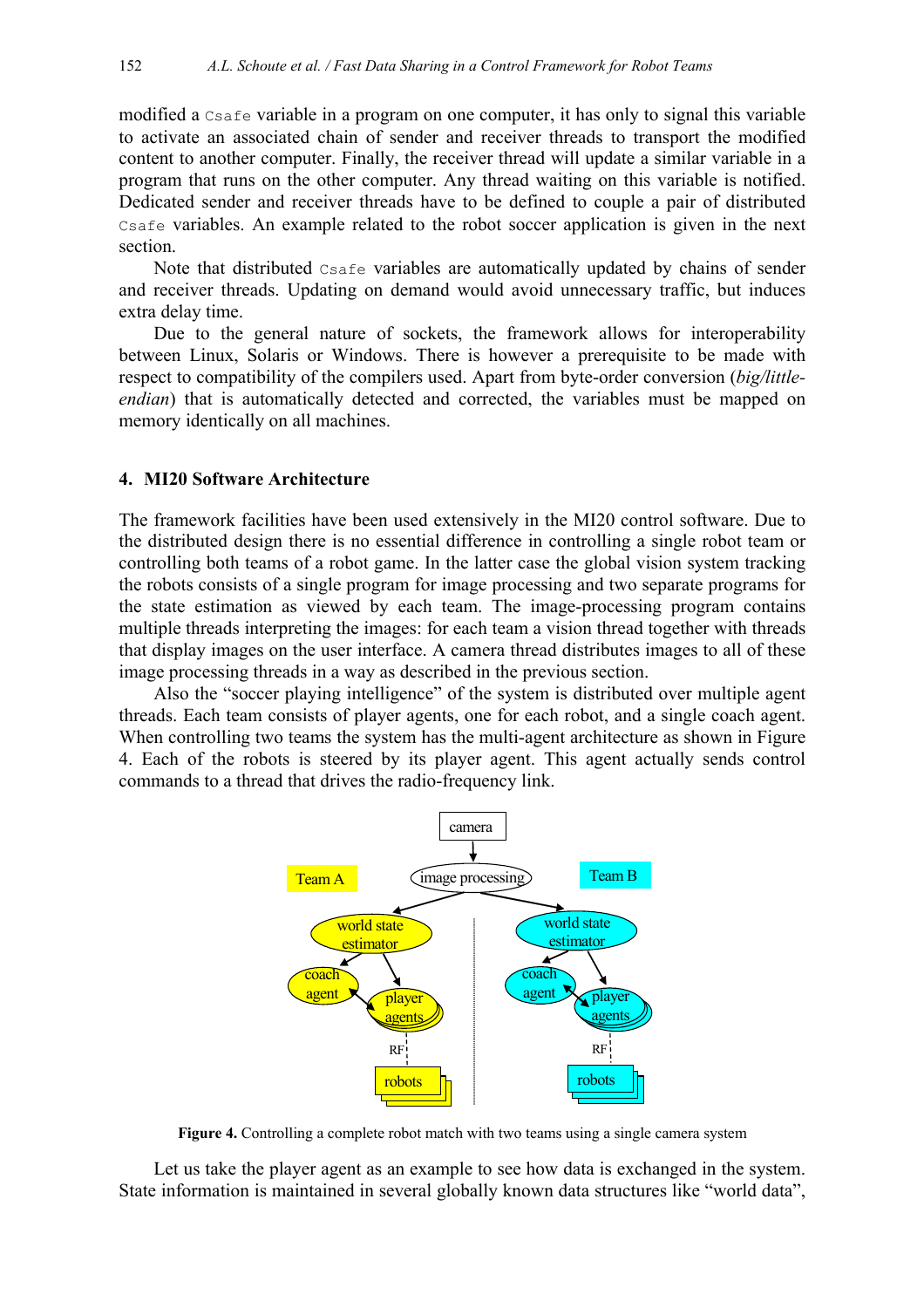"player data", "coach data", "wheel data", etc.. In the main program of the player agent, Csafe-variables are defined for all of the data structures needed – for example:

```
Csafe<Tworld data> world data;
 Csafe<Tplayer_data> player_data[PLAYERS];
```
The player agent will typically read the world data produced by the state estimator and write player data and wheel data. The interconnection structure for a player agent is established by defining its communication servers. For example, to receive world data and send player data to the coach agent:

```
Ccommunication receiver thread<Tworld data>
  Iworld(&world data, P2W PORT[robot id]);
Ccommunication sender thread<Tplayer data>
  Iplay(&player_data, P2C_PORT[robot_id]);
```
Then the communication threads only have to be started by calling  $Iworld.start()$ ; Iplay.start(); etc. Thereafter the distributed data exchange will proceed automatically through the locking and synchronization protocol as described in the previous section.

The distributed approach forces the separate control parts to communicate through well-defined interfaces. This has the additional advantage of modular design making independent development and testing easier. For example, the coach and playing agents can be tested by using a simulator without changing any of the interfaces. The simulator used even runs on a Windows machine, whereas all the MI20 control software runs on Linux.

# **5. Implementation Features**

# *5.1 Coupled Exclusion*

In certain cases it is desirable to access multiple *Csafe*-variables within a single exclusion regime. For example to read the speed values of both robot wheels consistently. This has been made possible by the option to supply a common *Cmutex* variable as argument of the constructor function of the *Cmutex* class. Without this argument *Csafe*-variables use their private mutex, with this argument given an indirect link is made to the *Cmutex*-variable supplied.

# *5.2 Pausing and Resuming Threads*

For efficiency reasons only thread instances that are actually running have underlying pthreads in operation. Non-running thread instances only exist as class instance, but do not consume further system resources. The idea is that threads are started or resumed through the user interface only when necessary and paused or stopped when not needed anymore. By this way for instance, the actual number of running player threads can be configured dynamically to match the real world. A drawback is the requirement that threads have to poll regularly their status to see if they should pause or stop.

## *5.3 Automatic Connection Recovery*

Socket connections may become broken for several reasons. Any sender thread will try to re-establish the connection. It makes use of type-specific exception classes derived from the Cexception superclass to catch different exception causes and to take appropriate action.